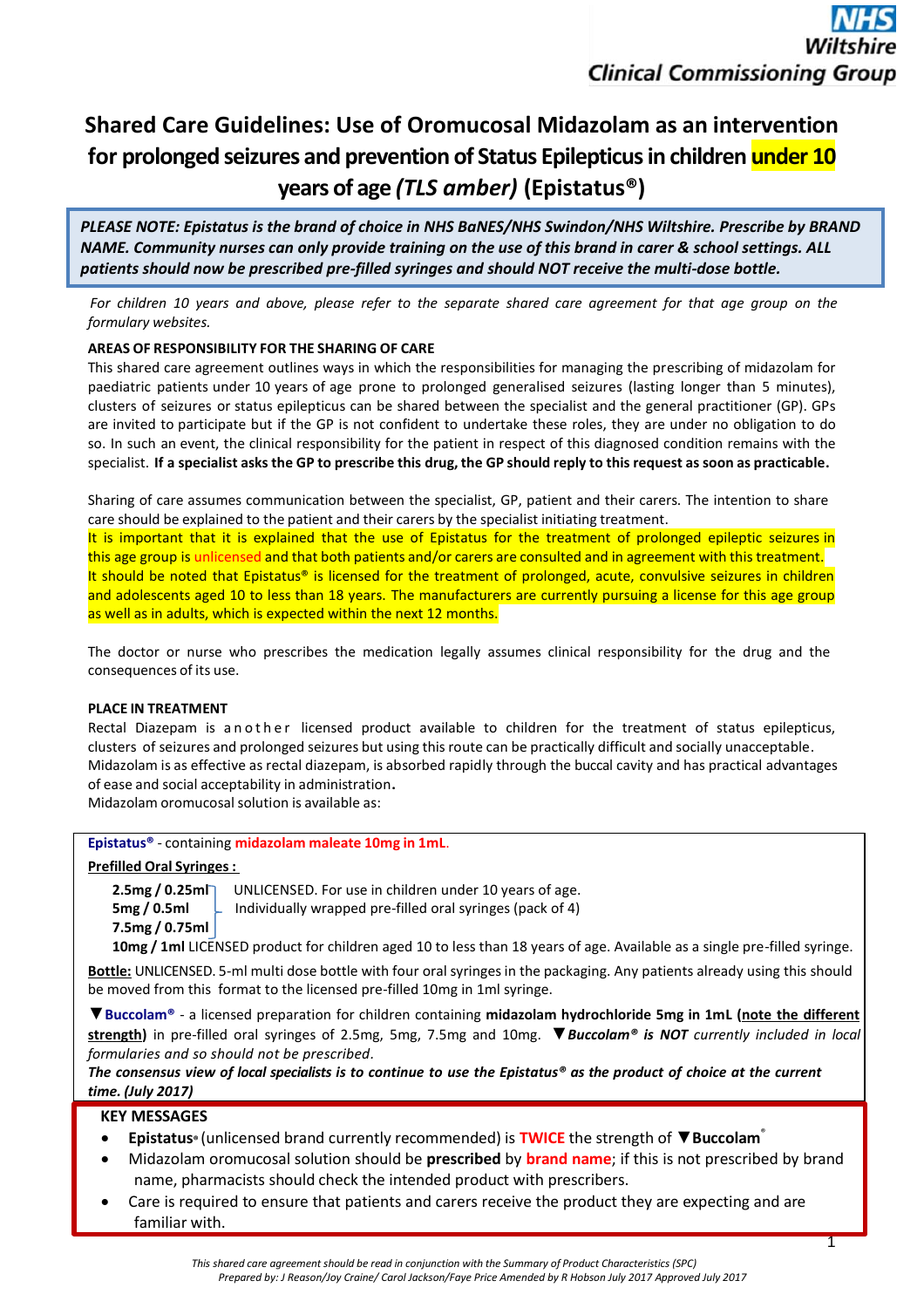# **Clinical Commissioning Group**

#### **RESPONSIBILITIES and ROLES**

#### **Specialistresponsibilities**

- 1 Initiate treatment and provide at least 2 doses of the correct dose of prefilled syringes. All children under 2 years of age who require oromucosal midazolam will ONLY be initiated on the advice of a Consultant Paediatric Epilepsy specialist.
- 2 Discuss the benefits and side effects of treatment with the patient and/or carers and consider the use of unlicensed medicines and only use when the benefits outweigh the risks. The prescriber must make every effort to obtain consent to treatment and inform the patient and carer of the Medicine's license status and that the effects of an unlicensed product will be less well understood than those of a licensed product.
- 3 Ensure that the patient/carer understands when and how to give the medication (An identified member of the specialist team such as epilepsy specialist nurse and Public Health School Nurse (PHSN), will work with the parents / carer to develop an Emergency Treatment Plan for child/young person with epilepsy for administration, train in use, ensure appropriate storage and provide written/verbal advice in a way that the individuals can understand (as per Joint Epilepsy Council Guideline 2012).
- 4 Ask the GP whether they are willing to participate in shared care. The GP must be informed of the medicine's license status when asking them to use unlicensed medicines.
- Supply the GP with background information about diagnosis, the reasons for selecting midazolam and details of how to prescribe it, including details of how often doses can be repeated, maximum dose in 24 hours and details of any combination therapy. Thissummary should be received within 14 days of a hospital outpatient review, in-patient stay or Community review.
- 6 Inform the appropriate community service that Buccal Midazolam has been prescribed. A Health Care Plan/Flow Chart should be put into place by the appropriate community service to support use.
- Review the patient's condition and monitor response to treatment regularly (at least 6 monthly).
- 8 Advise GP on when to stop, alter or change treatment.
- 9 Report adverse events to the MHRA: <https://yellowcard.mhra.gov.uk/>
- 10 Ensure clear arrangementsfor GP and carer back-up, advice and support

#### **General Practitioner responsibilities**

- Reply to the request for shared care as soon as practicable.
- 2 Prescribe midazolam after communication with specialist about need for treatment and the formulation to be used and the dose recommended. See BCAP aid to prescribing on GP prescribing systems (appendix)
- 3 Midazolam is a schedule 3 controlled drug and therefore subject to the requirement for the quantity to be supplied to be written in words and figures.
- 4 Refer promptly to specialist if frequency of use increases, lack of clinical efficacy is suspected or any concerns arise.
- 5 Report to and seek advice from specialist on any aspect of patient care that is of concern to the GP and may affect treatment.
- Stop treatment on the advice of the specialist.
- Report adverse events to the specialist and MHRA:<https://yellowcard.mhra.gov.uk/>

#### **Community Pharmacist's role**

| If the prescription is written generically confirm with the patient &/or GP as to which brand the patient uses (should be<br>Epistatus). Endeavour to get the GP practice to change the patient's records to the correct brand.                 |
|-------------------------------------------------------------------------------------------------------------------------------------------------------------------------------------------------------------------------------------------------|
| Epistatus is not licensed for use in children under the age of 10. However, it is the product of local choice and the<br>manufacturers are pursuing a license for this age group. Meanwhile, it is important that parents/carers understand the |

- licensing position.
- 3 Dgd Ensure that each Epistatus pre-filled syringe (PFS) is labelled on the outside of the box it comes in. Usually, 1 or 2 PFS will be supplied for each patient at a time.
- 4 Check that the patient/carer collecting the prescription understands how to use it.

#### Patient's/carers role

- 1 Report to the specialist or GP if he or she does not have a clear understanding of the treatment.
- 2 Share any concerns in relation to treatment with medicine.
- 3 Report any adverse effectsto the specialist or GP whilst taking the medicine.

**Epilepsies: diagnosis and management NICE CG137 (Updated February 2016):** <https://www.nice.org.uk/Guidance/cg137>

- Only prescribe buccal midazolam for use in the community for children, young people and adults who have had a previous episode of prolonged or serial convulsive seizures
- Over- and potentially inappropriate prescription of emergency benzodiazepines should not be used as a means to alleviate individual, parental or carer's anxiety.

# **Review and discontinuation of treatment**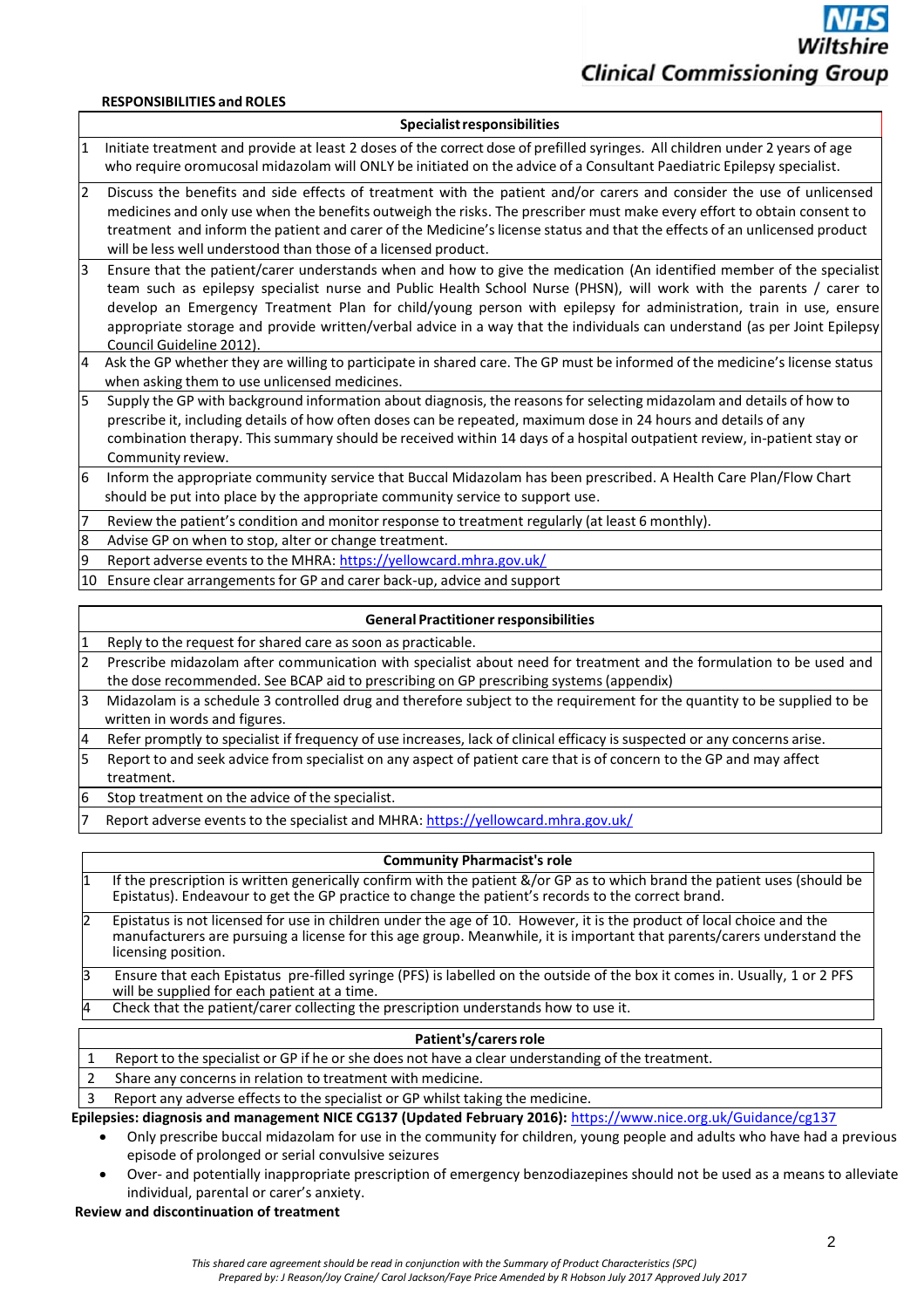

- An ongoing review of the continued need for emergency rescue treatment with buccal midazolam should be An ongoing review of the continued need for emergency rescue treatment with buccal midazolam should be by **a specialist** at least every 6 months to ensure the seizure management plan is still appropriate and to prevent unnecessary long term prescribing.
- Midazolam may be withdrawn if the patient has been fit free over a 2 year period.

# **SAFETY: MHRA Guidance**

The MHRA issued a warning (Drug Safety Update in October 2011) that care was needed if transferring between *Epistatus***®** and *Buccolam***®** due to the differences in strengths between the products.

<http://www.mhra.gov.uk/Safetyinformation/DrugSafetyUpdate/CON131931>

There have also been other errors reported to the National and Reporting Learning System (NRLS) involving confusion between the mg and mL e.g. 2.5mL (25mg) was prescribed when 0.25mL (2.5mg) was intended.

<http://www.nrls.npsa.nhs.uk/resources/type/signals/?entryid45=132975>

| <b>MEDICATION DETAILS</b>    |                                                                                                                                                                                                                                                                                                                                                                                                                                                                                                                                                                                                                                                                                                                                                                                                                                                                                                                                                                                                                                              |  |  |  |  |  |  |
|------------------------------|----------------------------------------------------------------------------------------------------------------------------------------------------------------------------------------------------------------------------------------------------------------------------------------------------------------------------------------------------------------------------------------------------------------------------------------------------------------------------------------------------------------------------------------------------------------------------------------------------------------------------------------------------------------------------------------------------------------------------------------------------------------------------------------------------------------------------------------------------------------------------------------------------------------------------------------------------------------------------------------------------------------------------------------------|--|--|--|--|--|--|
| Indication                   | Status epilepticus and prolonged seizures.<br>Midazolam is a short acting benzodiazepine that offers an alternative to rectal diazepam.                                                                                                                                                                                                                                                                                                                                                                                                                                                                                                                                                                                                                                                                                                                                                                                                                                                                                                      |  |  |  |  |  |  |
| <b>Products</b><br>available | Midazolam oromucosal solution is available from Special products ltd. It should be prescribed by the<br>BRAND NAME Epistatus®. This product is not licensed for use in this age group.                                                                                                                                                                                                                                                                                                                                                                                                                                                                                                                                                                                                                                                                                                                                                                                                                                                       |  |  |  |  |  |  |
| Form                         | Midazolam 10mg in 1ml maleate is available as prefilled syringes (PFS) for use in children under<br>the age of 10: 7.5mg in 0.75ml, 5mg in 0.5ml, 2.5mg in 0.25ml<br>The 10mg in 1m PFS is now licensed to be used in children from the age of 10 to under 18.                                                                                                                                                                                                                                                                                                                                                                                                                                                                                                                                                                                                                                                                                                                                                                               |  |  |  |  |  |  |
| <b>Administration</b>        | Using the prefilled syringe: half the contents should be squirted into each buccal cavity.                                                                                                                                                                                                                                                                                                                                                                                                                                                                                                                                                                                                                                                                                                                                                                                                                                                                                                                                                   |  |  |  |  |  |  |
| Dose and<br>frequency        | The amount of midazolam buccal liquid used depends on weight and age. The usual doses are:<br>Children under 3 months- to 1 year: Hospital only<br>$\bullet$<br>Children 1 to 5 years -5mg (0.5ml)<br>$\bullet$<br>Children 5 to 10 years-7.5mg (0.75ml)<br>$\bullet$<br>Children over 10 years and adults-10mg (1ml) (LICENSED age 10 to under 18)<br>$\bullet$<br>If a response is not seen 5 minutes after the first dose then call 999 for an ambulance.<br>If the seizure is still continuing 10 minutes after the first dose then a second dose can be given. This is<br>generally only advisable if the child is in hospital or the ambulance crew are present, due to the risk of<br>respiratory depression.<br>What to do if a seizure starts again:<br>Only 2 doses of buccal midazolam to be given in 24 hours. Follow Advanced Paediatric Life Support<br>(APLS) status epilepticus algorithm if seizures continuing:<br>https://www.apls.org.au/sites/default/files/uploadedfiles/Algorithms%20-<br>%20Status%20Epilepticus.pdf |  |  |  |  |  |  |
| Contra-                      | Hypersensitivity to the active substance (midazolam), benzodiazepines or to any of the excipients                                                                                                                                                                                                                                                                                                                                                                                                                                                                                                                                                                                                                                                                                                                                                                                                                                                                                                                                            |  |  |  |  |  |  |
| indications                  | Myasthenia gravis.<br>Severe respiratory insufficiency.<br>Sleep apnoea syndrome.<br>Severe hepatic impairment.                                                                                                                                                                                                                                                                                                                                                                                                                                                                                                                                                                                                                                                                                                                                                                                                                                                                                                                              |  |  |  |  |  |  |
| <b>Cautions</b>              | Midazolam should be used with caution in patients with chronic respiratory insufficiency because<br>midazolam may further depress respiration.<br>Midazolam should be used with caution in patients with chronic renal failure, impaired hepatic or<br>cardiac function. Midazolam may accumulate in patients with chronic renal failure or impaired<br>hepatic function whilst in patients with impaired cardiac function it may cause decreased clearance of<br>midazolam.<br>Debilitated patients are more prone to the central nervous system (CNS) effects of benzodiazepines<br>and, therefore, lower doses may be required.<br>Midazolam may cause anterograde amnesia.                                                                                                                                                                                                                                                                                                                                                               |  |  |  |  |  |  |
| <b>Side effects</b>          | The most common side effects with Epistatus (seen in 1/100 to 1/10) are sedation, somnolence,<br>depressed levels of consciousness, respiratory depression and nausea and vomiting.<br>All patients receiving midazolam are likely to be drowsy for several hours after administration                                                                                                                                                                                                                                                                                                                                                                                                                                                                                                                                                                                                                                                                                                                                                       |  |  |  |  |  |  |
|                              | Rare: agitation, restlessness and disorientation have been reported.                                                                                                                                                                                                                                                                                                                                                                                                                                                                                                                                                                                                                                                                                                                                                                                                                                                                                                                                                                         |  |  |  |  |  |  |
| <b>Monitoring</b>            | No specific monitoring is necessary.<br>Calcium channel blockers, erythromycin, other macrolides and cimetidine reduce the clearance of                                                                                                                                                                                                                                                                                                                                                                                                                                                                                                                                                                                                                                                                                                                                                                                                                                                                                                      |  |  |  |  |  |  |
| <b>Drug interactions</b>     | midazolam. This may result in prolonged duration of sedative effect.                                                                                                                                                                                                                                                                                                                                                                                                                                                                                                                                                                                                                                                                                                                                                                                                                                                                                                                                                                         |  |  |  |  |  |  |
| <b>Storage</b>               | Do not store above $25^{\circ}$ C. Do not store in a fridge as crystallisation may occur.                                                                                                                                                                                                                                                                                                                                                                                                                                                                                                                                                                                                                                                                                                                                                                                                                                                                                                                                                    |  |  |  |  |  |  |

*This shared care agreement should be read in conjunction with the Summary of Product Characteristics (SPC) Prepared by: J Reason/Joy Craine/ Carol Jackson/Faye Price Amended by R Hobson July 2017 Approved July 2017*